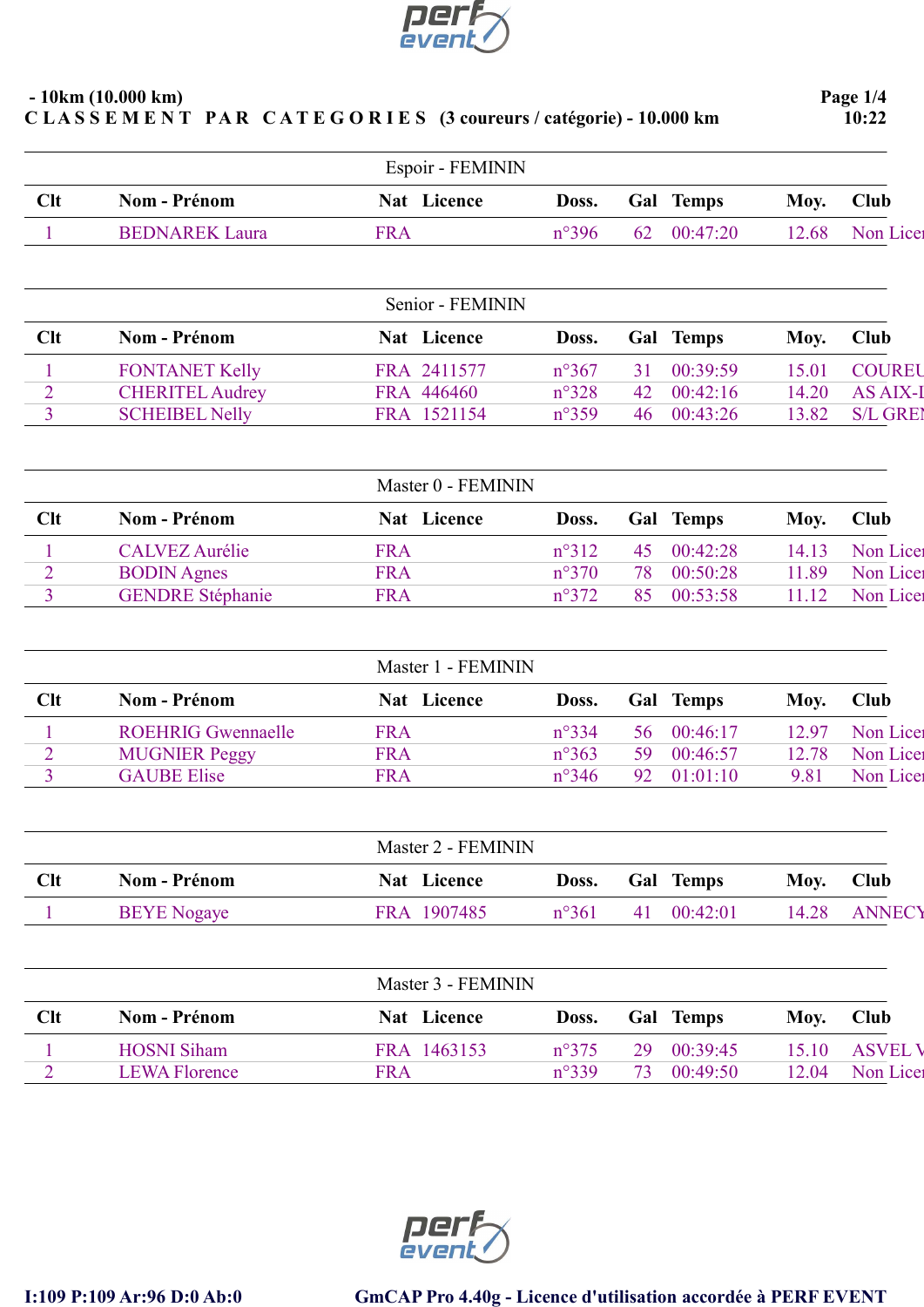

|                     | $-10km(10.000 km)$                       |            | CLASSEMENT PAR CATEGORIES (3 coureurs / catégorie) - 10.000 km |                                  |                |                      |                | Page 2/4<br>10:22          |  |
|---------------------|------------------------------------------|------------|----------------------------------------------------------------|----------------------------------|----------------|----------------------|----------------|----------------------------|--|
|                     |                                          |            | Master 4 - FEMININ                                             |                                  |                |                      |                |                            |  |
| Clt                 | <b>Nom - Prénom</b>                      |            | Nat Licence                                                    | Doss.                            |                | Gal Temps            | Moy.           | Club                       |  |
| 1                   | <b>PONS Chantal</b>                      |            | FRA 1009749                                                    | $n^{\circ}316$                   | 57             | 00:46:33             | 12.89          | <b>BAGNOI</b>              |  |
| $\overline{2}$      | <b>TOURNIER Dominique</b>                |            | FRA 403662                                                     | $n^{\circ}392$                   | 63             | 00:47:23             | 12.66          | <b>AL VOIR</b>             |  |
| 3                   | <b>PILATO Marie-louise</b>               | <b>FRA</b> |                                                                | $n^{\circ}358$                   | 91             | 00:58:31             | 10.25          | Non Licer                  |  |
|                     |                                          |            | Master 7 - FEMININ                                             |                                  |                |                      |                |                            |  |
| Clt                 | <b>Nom - Prénom</b>                      |            | Nat Licence                                                    | Doss.                            |                | Gal Temps            | Moy.           | Club                       |  |
| 1                   | <b>DEROUX Marie-france</b>               | <b>FRA</b> |                                                                | $n^{\circ}355$                   | 95             | 01:03:00             | 9.52           | Non Lice                   |  |
|                     |                                          |            | Cadet - MASCULIN                                               |                                  |                |                      |                |                            |  |
| Clt                 | <b>Nom - Prénom</b>                      |            | Nat Licence                                                    | Doss.                            |                | <b>Gal</b> Temps     | Moy.           | Club                       |  |
|                     | <b>CLAVELIER Jules</b>                   |            | FRA 2289903                                                    | $n^{\circ}378$                   | 30             | 00:39:56             | 15.03          | <b>US SAIN</b>             |  |
|                     |                                          |            | Espoir - MASCULIN                                              |                                  |                |                      |                |                            |  |
| Clt                 | <b>Nom - Prénom</b>                      |            | Nat Licence                                                    | Doss.                            |                | Gal Temps            | Moy.           | Club                       |  |
|                     |                                          |            |                                                                |                                  |                |                      |                |                            |  |
| 1                   | TOURTELIER-GALLO Louison FRA 1346824     |            |                                                                | n°384                            | $\overline{2}$ | 00:32:34             | 18.43          | <b>UA MAU</b>              |  |
| $\overline{2}$<br>3 | <b>MARQUE Hugo</b><br><b>BACOT</b> Jules | <b>FRA</b> | FRA 1494764                                                    | $n^{\circ}387$<br>$n^{\circ}315$ | 20<br>49       | 00:37:19<br>00:43:48 | 16.08<br>13.70 | Non Lice<br><b>AL ECHI</b> |  |
|                     |                                          |            |                                                                |                                  |                |                      |                |                            |  |

|     |                         |             | Senior - MASCULIN |  |           |       |                |  |  |  |
|-----|-------------------------|-------------|-------------------|--|-----------|-------|----------------|--|--|--|
| Clt | <b>Nom - Prénom</b>     | Nat Licence | Doss.             |  | Gal Temps | Moy.  | Club           |  |  |  |
|     | ROULLEAU Léo            | FRA 1724949 | $n^{\circ}386$    |  | 00:32:22  | 18.54 | <b>AL ECHI</b> |  |  |  |
|     | <b>URCEL Germain</b>    | FRA 1777887 | $n^{\circ}403$    |  | 00:33:45  | 17.78 | <b>AL ECHI</b> |  |  |  |
|     | <b>REMEUF Guillaume</b> | FRA 1880043 | $n^{\circ}376$    |  | 00:33:59  | 17.66 | <b>AL ECHI</b> |  |  |  |
|     |                         |             |                   |  |           |       |                |  |  |  |

| Master 0 - MASCULIN |                            |             |                |     |              |       |               |
|---------------------|----------------------------|-------------|----------------|-----|--------------|-------|---------------|
| <b>Clt</b>          | Nom - Prénom               | Nat Licence | Doss.          | Gal | <b>Temps</b> | Moy.  | <b>Club</b>   |
|                     | <b>DUMORA</b> Gaetan       | FRA         | $n^{\circ}314$ |     | 00:33:02     | 18.17 | Non Licer     |
|                     | <b>CLIGNY Bastien</b>      | FRA 1653441 | $n^{\circ}410$ |     | 00:33:10     | 18.09 | <b>COUREU</b> |
|                     | <b>DESAINTJEAN Florian</b> | FRA 1675581 | $n^{\circ}377$ |     | 00:33:23     | 17.98 | <b>CAAMB</b>  |
|                     |                            |             |                |     |              |       |               |

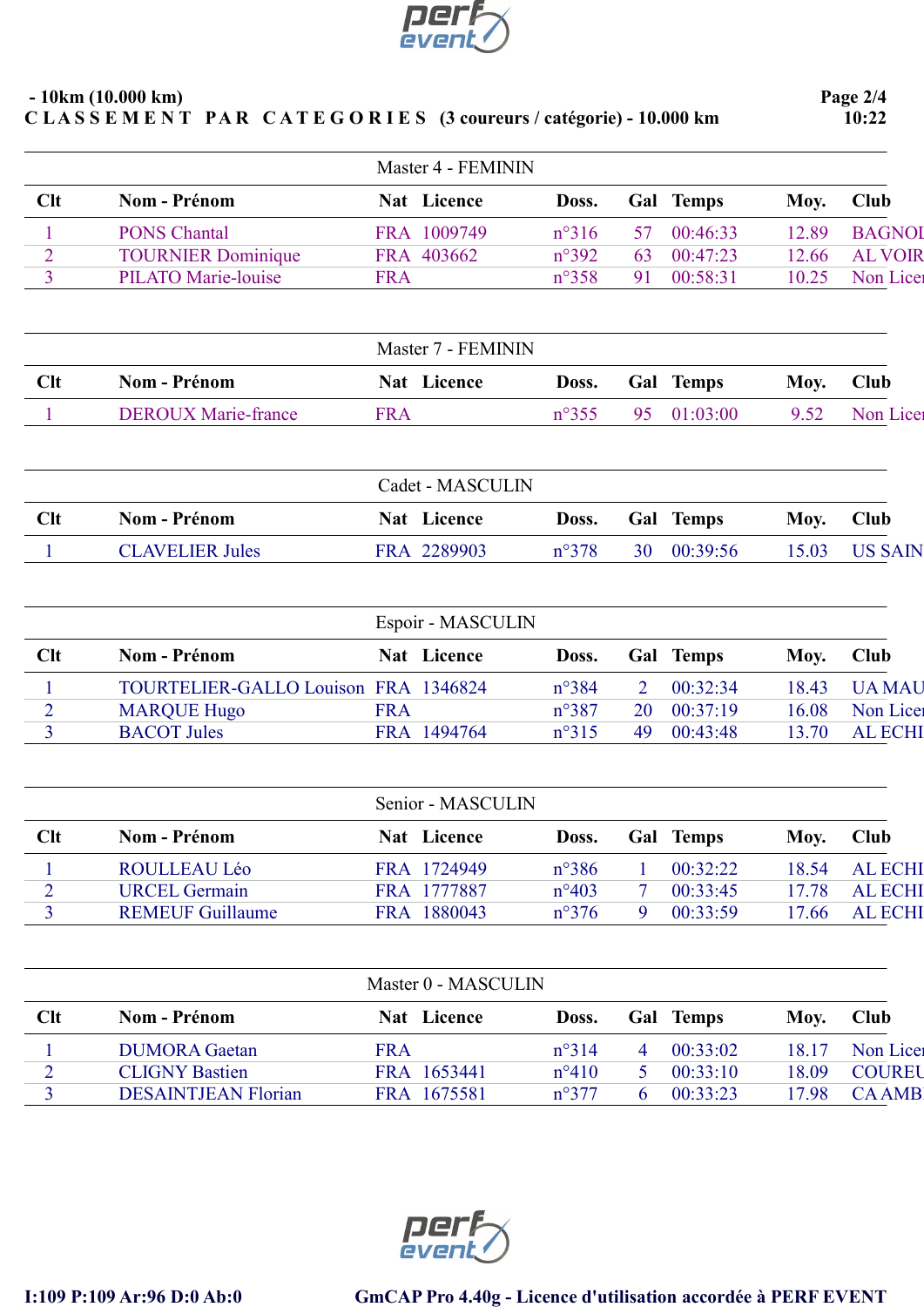

| $-10km(10.000 km)$ |  |                                                                |
|--------------------|--|----------------------------------------------------------------|
|                    |  | CLASSEMENT PAR CATEGORIES (3 coureurs / catégorie) - 10.000 km |

Page 3/4 10:22

|            |                       | Master 1 - MASCULIN |                |                 |           |       |               |
|------------|-----------------------|---------------------|----------------|-----------------|-----------|-------|---------------|
| <b>Clt</b> | Nom - Prénom          | Nat Licence         | Doss.          |                 | Gal Temps | Moy.  | <b>Club</b>   |
|            | <b>MONNET Yannick</b> | FRA 1822687         | $n^{\circ}323$ |                 | 00:32:37  | 18.40 | <b>COUREU</b> |
|            | <b>DOBERT</b> Steeve  | FRA                 | $n^{\circ}364$ | 22 <sub>1</sub> | 00:38:16  | 15.68 | Non Lice      |
|            | DALIL ESSAKALI Othman | <b>FRA</b>          | $n^{\circ}325$ |                 | 00:44:58  | 13.35 | Non Lice      |

|            |                          | Master 2 - MASCULIN |                |                |       |               |
|------------|--------------------------|---------------------|----------------|----------------|-------|---------------|
| <b>Clt</b> | <b>Nom - Prénom</b>      | <b>Nat</b> Licence  | Doss.          | Gal Temps      | Moy.  | Club          |
|            | <b>MORICHAUD Gwenael</b> | FRA 192772          | $n^{\circ}374$ | 00:34:20<br>10 | 17.48 | <b>ASVELV</b> |
|            | <b>PAUMIER Stany</b>     | FRA 772713          | $n^{\circ}360$ | 00:34:22       | 17.46 | <b>ANNECY</b> |
|            | <b>TOURNIER Nicolas</b>  | FRA                 | $n^{\circ}304$ | 00:37:05<br>18 | 16.19 | Non Lice      |

|            |                          | Master 3 - MASCULIN |                |    |                  |       |                |
|------------|--------------------------|---------------------|----------------|----|------------------|-------|----------------|
| <b>Clt</b> | Nom - Prénom             | Nat Licence         | Doss.          |    | <b>Gal Temps</b> | Moy.  | Club           |
|            | <b>CHAPERON Damien</b>   | FRA 512790          | $n^{\circ}406$ | 8. | 00:33:47         | 17.76 | <b>GRESIAT</b> |
|            | <b>ROUSTAN Herve</b>     | FRA 2368983         | $n^{\circ}351$ | 35 | 00:40:56         | 14.66 | <b>AL VOIR</b> |
|            | <b>AUJOLAS Alexandre</b> | FRA                 | $n^{\circ}388$ | 38 | 00:41:45         | 14.37 | Non Licer      |
|            |                          |                     |                |    |                  |       |                |

| Master 4 - MASCULIN |                          |             |                |     |           |       |                |  |  |  |
|---------------------|--------------------------|-------------|----------------|-----|-----------|-------|----------------|--|--|--|
| Clt                 | <b>Nom - Prénom</b>      | Nat Licence | Doss.          |     | Gal Temps | Moy.  | Club           |  |  |  |
|                     | <b>PRADOS</b> Vincent    | <b>FRA</b>  | $n^{\circ}369$ | 25. | 00:39:38  | 15.14 | Non Lice       |  |  |  |
| ി<br>∠              | <b>ARGENTIER Patrick</b> | FRA 549019  | $n^{\circ}320$ | 34  | 00:40:33  | 14.80 | <b>US SAIN</b> |  |  |  |
|                     | <b>AGUESSE Michel</b>    | FRA 1295573 | $n^{\circ}338$ | 55. | 00:45:51  | 13.09 | <b>US SAIN</b> |  |  |  |
|                     |                          |             |                |     |           |       |                |  |  |  |

| Master 5 - MASCULIN |                      |             |                |                  |       |                |  |
|---------------------|----------------------|-------------|----------------|------------------|-------|----------------|--|
| Clt                 | Nom - Prénom         | Nat Licence | Doss.          | <b>Gal</b> Temps | Moy.  | <b>Club</b>    |  |
|                     | <b>BARY</b> Patrick  | FRA 249210  | $n^{\circ}322$ | 00:40:12<br>32   | 14.93 | <b>AL ECHI</b> |  |
| $\mathcal{D}$       | <b>METTON Pascal</b> | FRA 2355780 | $n^{\circ}305$ | 00:41:36<br>36   | 14.42 | <b>US SAIN</b> |  |
|                     | <b>CONSTANT Rene</b> | FRA         | $n^{\circ}380$ | 00:42:20<br>44   | 14.18 | Non Lice       |  |

| Master 6 - MASCULIN |                     |                  |                |     |              |       |               |
|---------------------|---------------------|------------------|----------------|-----|--------------|-------|---------------|
| Clt                 | <b>Nom - Prénom</b> | Nat  <br>Licence | Doss.          | Gal | <b>Temps</b> | Moy.  | Club          |
|                     | PERKINS Adrian      | FRA              | $n^{\circ}336$ | 54  | 00:45:28     | 13.20 | Non Licer     |
|                     | <b>BULTEL Luc</b>   | FRA 925509       | $n^{\circ}317$ | -67 | 00:48:52     | 12.28 | <b>BAGNOI</b> |



## I:109 P:109 Ar:96 D:0 Ab:0 GmCAP Pro 4.40g - Licence d'utilisation accordée à PERF EVENT